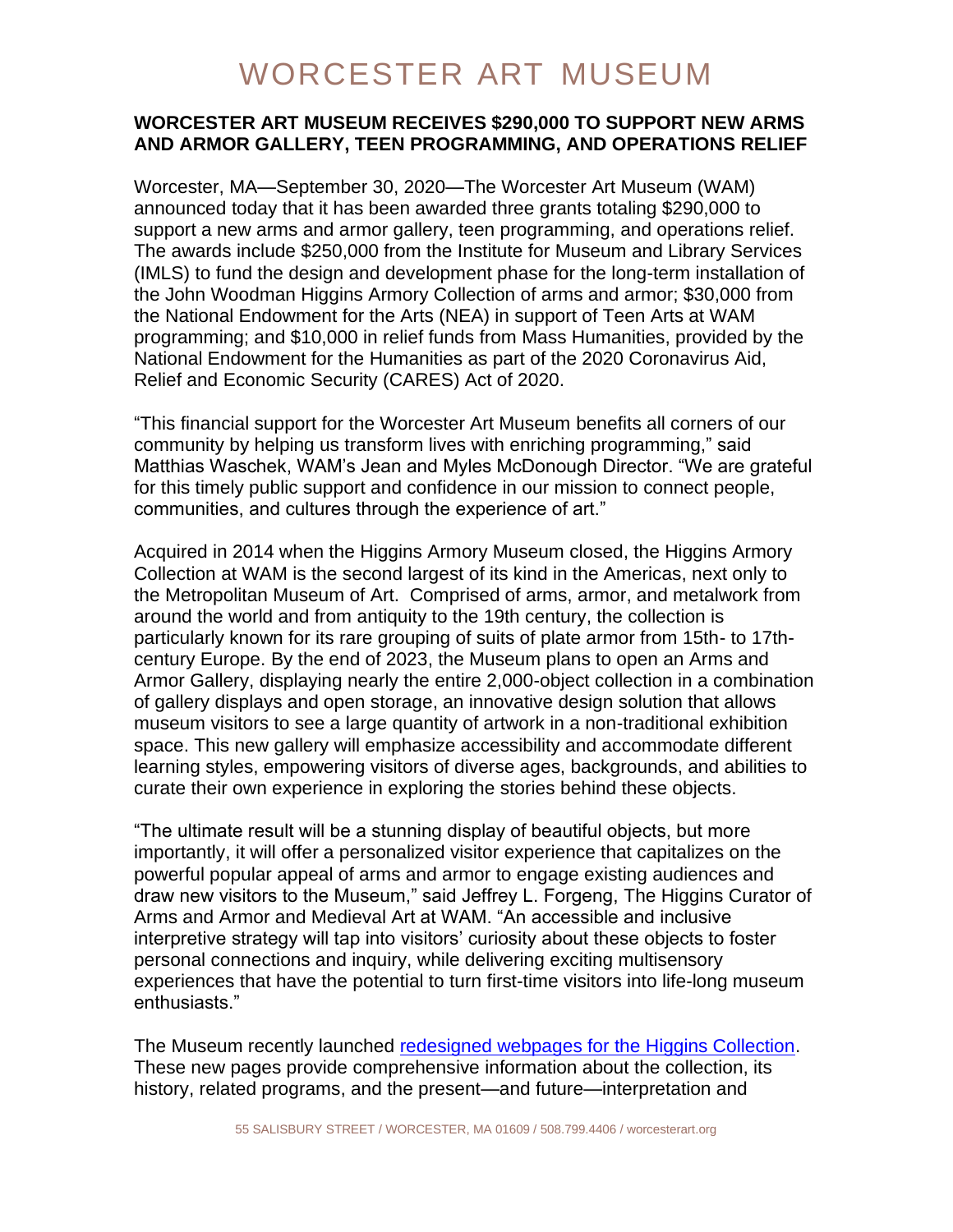# WORCESTER ART MUSEUM

integration of arms and armor throughout WAM. In addition, the Higgins Collection has its own **Facebook** and **Instagram** pages and [YouTube](https://www.youtube.com/playlist?list=PLj9UwqTtbQvMv_MjMHkc8hrRADPS4kx3_) library where followers get behind-the-scenes and in-depth information.

#### **NEA award supports teen programming at WAM**

A long-time supporter of WAM's teen programming, the National Endowment for the Arts has awarded the Worcester Art Museum \$30,000 to support the Museum's teen offerings through the 2020─2021 academic year. *Teen Arts at WAM* comprises a suite of traditional and innovative (and now also virtual) art classes, intensives, apprenticeships, collaborative programs, and social experiences that take place outside of school time and are geared specifically for teens from the demographically diverse City of Worcester and surrounding communities. Partnerships with various groups, including the Worcester Public Schools and Worcester Juvenile Court, provide additional access points for rigorous art history and hands-on studio art instruction, as well as opportunities for exploration and belonging for approximately 250 teens each year. Professional artist faculty draw on the Museum's world-renowned encyclopedic art collection to ignite students' curiosity and spark conversations, shape ideas, nurture critical thinking, introduce careers in the arts, foster cross-cultural connections, and inspire new creative work.

### **WAM's Mass Humanities Award for \$10,000**

The Worcester Art Museum was one of 123 humanities organizations across Massachusetts awarded a combined \$572,500 this summer by Mass Humanities through funding received by the Coronavirus Aid, Relief, and Economic Security (CARES) Act. These funds were made possible by the National Endowment for the Humanities (NEH) and are to provide vital operational relief. The NEH received \$75 million from the \$2 trillion CARES Act legislation passed by Congress and signed by President Trump in March 2020.

"The humanities—our history, culture, and ideas—will be essential in any recovery from the COVID-19 pandemic in Massachusetts," said Brian Boyles, executive director of Mass Humanities. "We're grateful to NEH for providing these funds to protect the humanities infrastructure of the state. We only regret that we could not meet the needs of every applicant. We will continue to seek ways to assist our grantees and other institutions in surviving this crisis."

#### **About the Institute of Museum and Library Services**

The Institute of Museum and Library Services (IMLS) is the primary source of federal support for the nation's libraries and museums. IMSL advances, supports, and empowers America's museums, libraries, and related organizations through grantmaking, research, and policy development. Its vision is a nation where museums and libraries work together to transform the lives of individuals and communities. To learn more, visit [www.imls.gov.](http://www.imls.gov/)